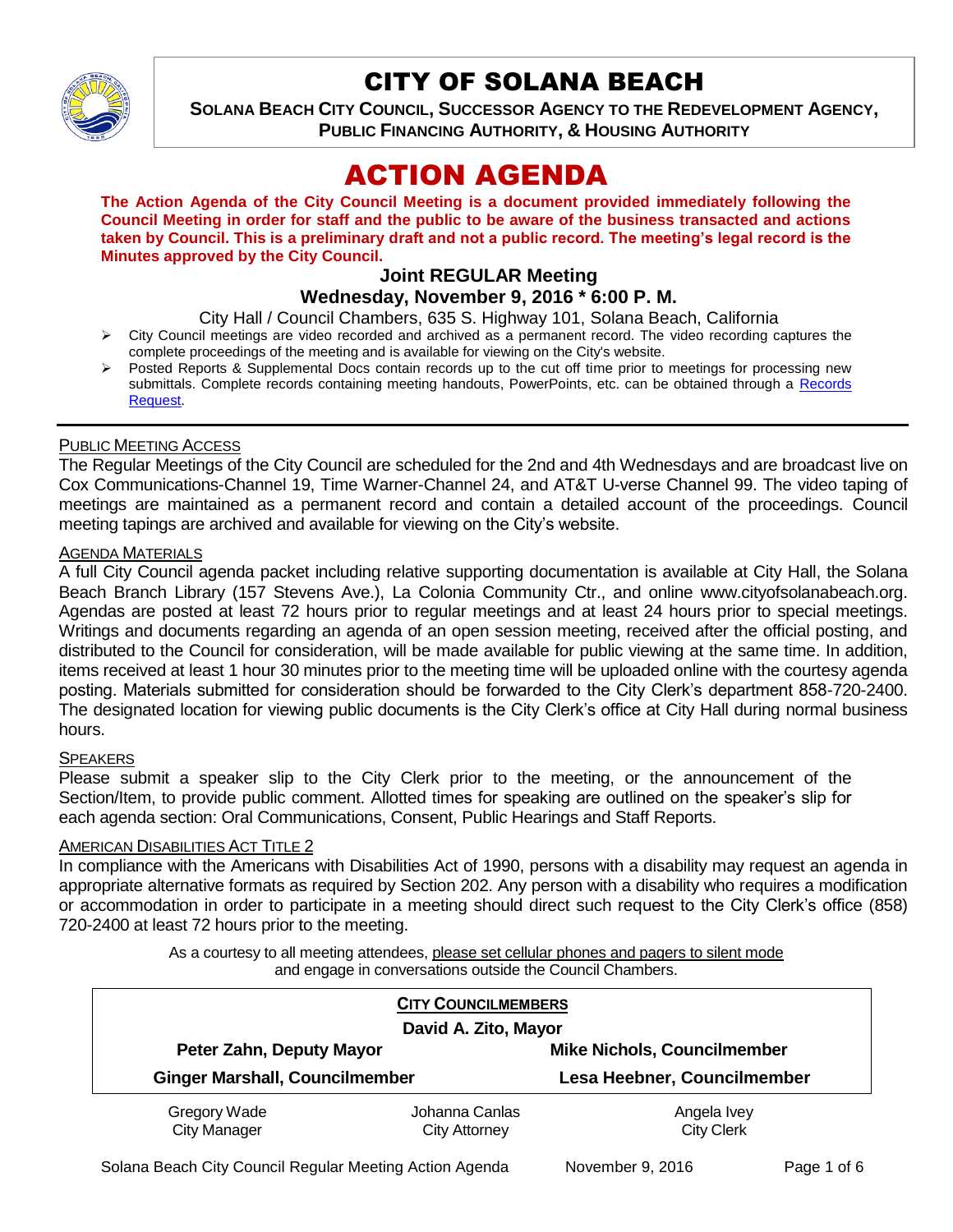## SPEAKERS:

Please submit your speaker slip to the City Clerk prior to the meeting or the announcement of the Item. Allotted times for speaking are outlined on the speaker's slip for Oral Communications, Consent, Public Hearings and Staff Reports.

#### READING OF ORDINANCES AND RESOLUTIONS:

Pursuant to Solana Beach Municipal Code Section 2.04.460, at the time of introduction or adoption of an ordinance or adoption of a resolution, the same shall not be read in full unless after the reading of the title, further reading is requested by a member of the Council. If any Councilmember so requests, the ordinance or resolution shall be read in full. In the absence of such a request, this section shall constitute a waiver by the council of such reading.

# **CALL TO ORDER AND ROLL CALL:**

**CLOSED SESSION REPORT:** (when applicable)

# **FLAG SALUTE:**

## **APPROVAL OF AGENDA: COUNCIL ACTION: Approved 5/0**

## **ORAL COMMUNICATIONS:**

This portion of the agenda provides an opportunity for members of the public to address the City Council on items relating to City business and not appearing on today's agenda by submitting a speaker slip (located on the back table) to the City Clerk. Comments relating to items on this evening's agenda are taken at the time the items are heard. Pursuant to the Brown Act, no action shall be taken by the City Council on public comment items. Council may refer items to the City Manager for placement on a future agenda. The maximum time allotted for each presentation is THREE MINUTES (SBMC 2.04.190). Please be aware of the timer light on the Council Dais.

#### **COUNCIL COMMUNITY ANNOUNCEMENTS / COMMENTARY:**

*An opportunity for City Council to make brief announcements or report on their activities. These items are not agendized for official City business with no action or substantive discussion.* 

# **A. CONSENT CALENDAR:** (Action Items) (A.1. - A.3.)

Items listed on the Consent Calendar are to be acted in a single action of the City Council unless pulled for discussion. Any member of the public may address the City Council on an item of concern by submitting to the City Clerk a speaker slip (located on the back table) before the Consent Calendar is addressed. Those items removed from the Consent Calendar by a member of the Council will be trailed to the end of the agenda, while Consent Calendar items removed by the public will be discussed immediately after approval of the Consent Calendar.

# **A.1. Minutes of the City Council.**

Recommendation: That the City Council

1. Approve the Minutes of the City Council Meetings held August 24, 2016 and October 12, 2016.

See Approved Minutes [http://www.ci.solana-beach.ca.us/index.asp?SEC=F0F1200D-21C6-4A88-8AE1-](http://www.ci.solana-beach.ca.us/index.asp?SEC=F0F1200D-21C6-4A88-8AE1-0BC07C1A81A7&Type=B_BASIC) [0BC07C1A81A7&Type=B\\_BASIC](http://www.ci.solana-beach.ca.us/index.asp?SEC=F0F1200D-21C6-4A88-8AE1-0BC07C1A81A7&Type=B_BASIC) **COUNCIL ACTION: Approved 5/0**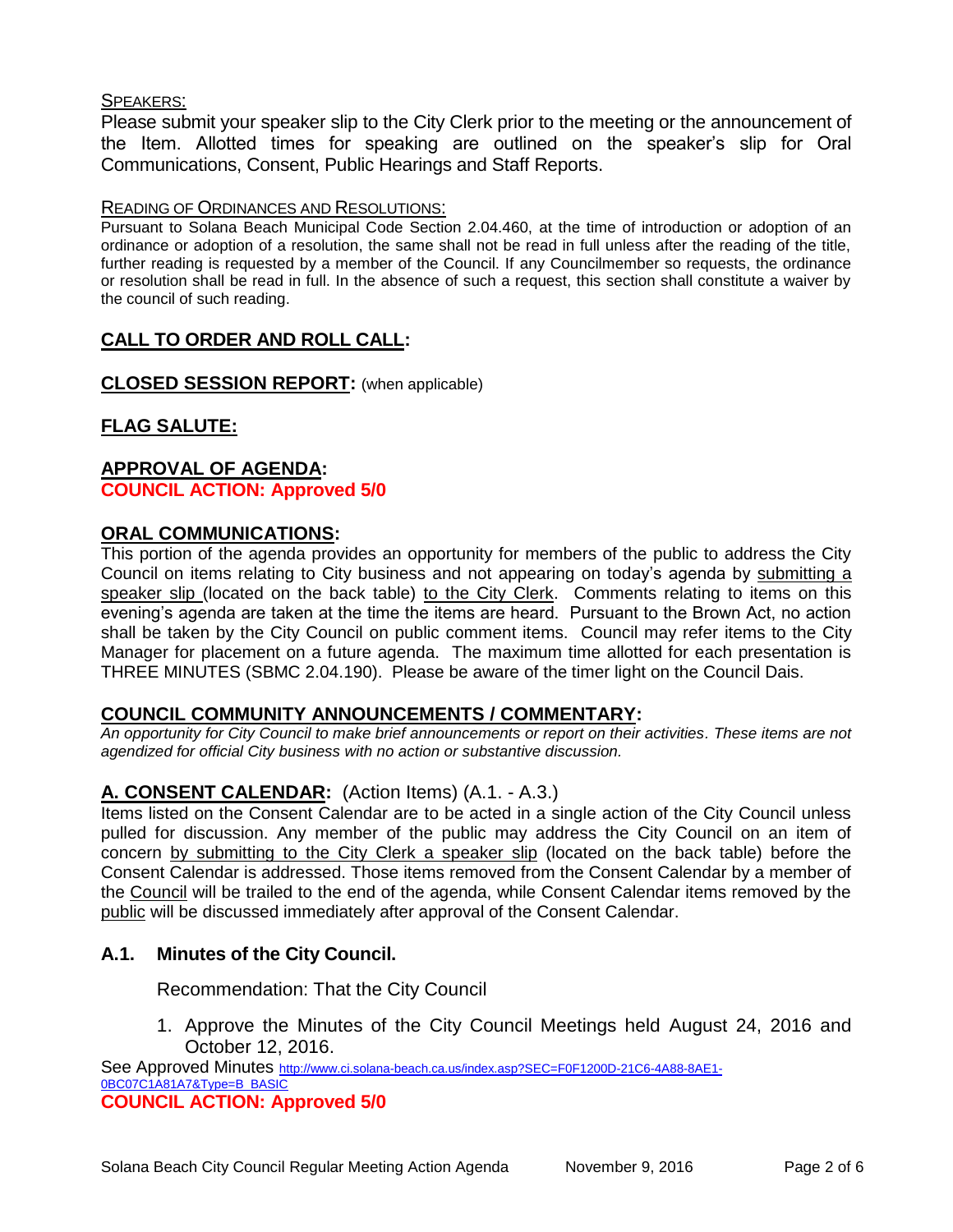# **A.2. Register Of Demands.** (File 0300-30)

Recommendation: That the City Council

# 1. Ratify the list of demands for October 8, 2016 through October 21, 2016.

[Item A.2. Report \(click here\)](https://solanabeach.govoffice3.com/vertical/Sites/%7B840804C2-F869-4904-9AE3-720581350CE7%7D/uploads/Item_A.2._Report_(click_here)_-_11-9-16.PDF)

*Posted Reports & Supplemental Docs contain records up to the cut off time, prior to the start of the meeting, for processing new submittals. The final official record containing handouts, PowerPoints, etc. can be obtained through a Records Request to the City Clerk's Office.* **COUNCIL ACTION: Approved 5/0**

# **A.3. General Fund Adopted Budget for Fiscal Year 2016-2017 Changes.** (File 0330-30)

Recommendation: That the City Council

1. Receive the report listing changes made to the Fiscal Year 2016-2017 General Fund Adopted Budget.

## [Item A.3. Report \(click here\)](https://solanabeach.govoffice3.com/vertical/Sites/%7B840804C2-F869-4904-9AE3-720581350CE7%7D/uploads/Item_A.3._Report_(click_here)_-_11-9-16.PDF)

*Posted Reports & Supplemental Docs contain records up to the cut off time, prior to the start of the meeting, for processing new submittals. The final official record containing handouts, PowerPoints, etc. can be obtained through a Records Request to the City Clerk's Office.* **COUNCIL ACTION: Approved 5/0**

# **B. PUBLIC HEARINGS:** (B.1. – B.3.)

This portion of the agenda provides citizens an opportunity to express their views on a specific issue as required by law after proper noticing by submitting a speaker slip (located on the back table) to the City Clerk. After considering all of the evidence, including written materials and oral testimony, the City Council must make a decision supported by findings and the findings must be supported by substantial evidence in the record. An applicant or designees for a private development/business project, for which the public hearing is being held, is allotted a total of fifteen minutes to speak, as per SBMC 2.04.210. A portion of the fifteen minutes may be saved to respond to those who speak in opposition. All other speakers have three minutes each. Please be aware of the timer light on the Council Dais.

# **B.1. Public Hearing: 1129 Highland Dr., Applicants: Hayashi and Sorensen, Case 17-16-12.** (File 0610-10)

The proposed project meets the minimum objective requirements under the SBMC, is consistent with the General Plan and may be found, as conditioned, to meet the discretionary findings required as discussed in this report to approve a Development Review Permit (DRP) and administratively issue a Structural Development Permit (SDP). Therefore, Staff recommends that the City Council:

- 1. Conduct the Public Hearing: Open the Public Hearing, Report Council Disclosures, Receive Public Testimony, and Close the Public Hearing.
- 2. Find the project exempt from the California Environmental Quality Act pursuant to Section 15303 of the State CEQA Guidelines; and
- 3. If the City Council makes the requisite findings and approves the project, adopt **Resolution 2016-125** conditionally approving a DRP and SDP to construct an 872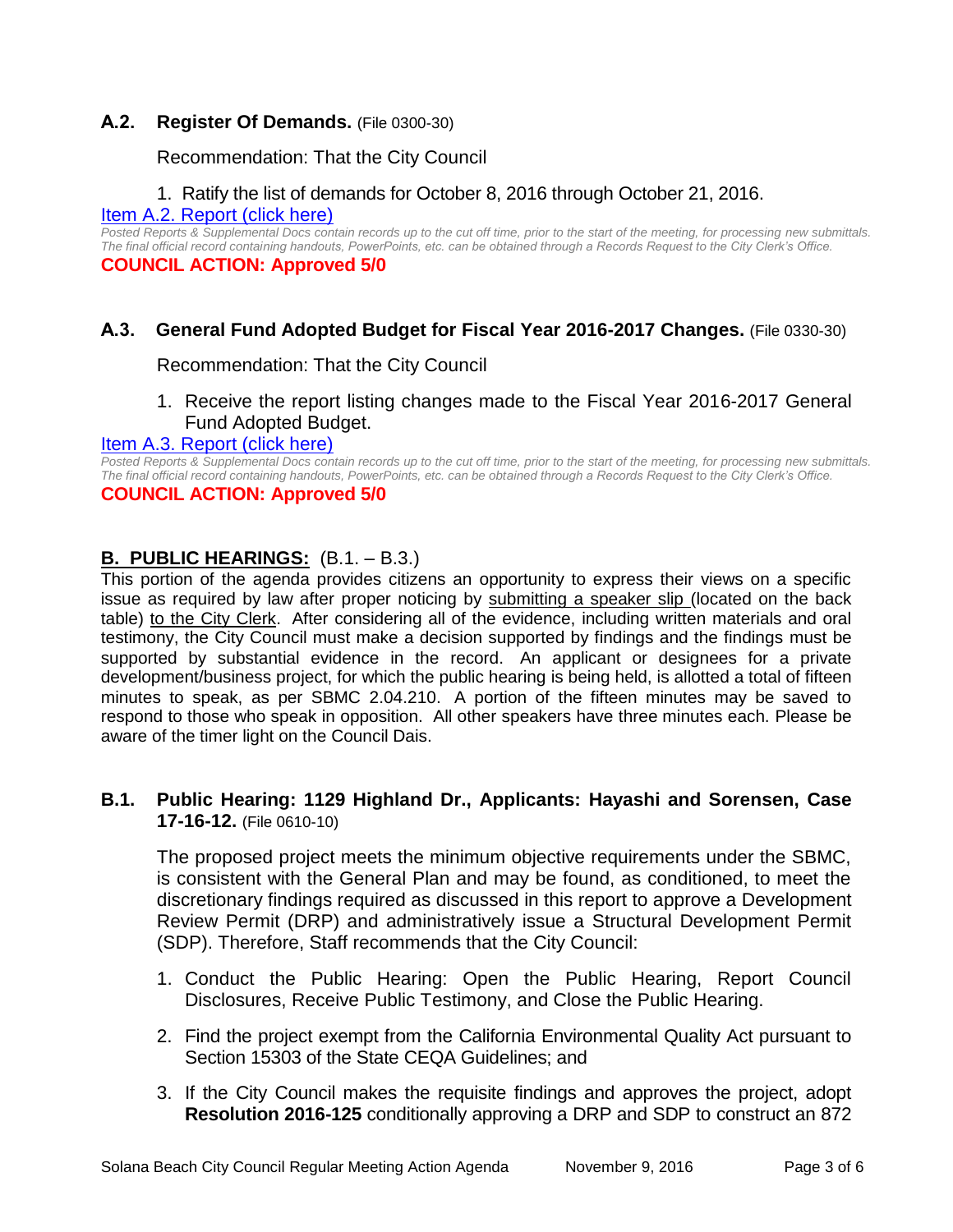square-foot first-floor addition and new 668 second-floor addition to an existing, single-story, single-family residence with a detached three-car garage located at 1129 Highland Drive.

#### [Item B.1. Report \(click here\)](https://solanabeach.govoffice3.com/vertical/Sites/%7B840804C2-F869-4904-9AE3-720581350CE7%7D/uploads/Item_B.1._Report_(click_here)_-_11-9-16.PDF)

# [B.1. Updated Report #1](https://solanabeach.govoffice3.com/vertical/Sites/%7B840804C2-F869-4904-9AE3-720581350CE7%7D/uploads/B.1._Updated_Report__1_-_11-09-16.pdf)

#### [B.1. Supplemental Documents -](https://solanabeach.govoffice3.com/vertical/Sites/%7B840804C2-F869-4904-9AE3-720581350CE7%7D/uploads/B.1._Supplemental_Documents_updated_11-08_at_420pm_-_R.pdf) R

*Posted Reports & Supplemental Docs contain records up to the cut off time, prior to the start of the meeting, for processing new submittals. The final official record containing handouts, PowerPoints, etc. can be obtained through a Records Request to the City Clerk's Office.*

**COUNCIL ACTION: Approved 5/0 to close the public hearing. COUNCIL ACTION: Approved 5/0**

## **B.2. Public Hearing: 840 Vera St., Applicants: Levanetz, Case 17-16-05.** (File 0610-10)

The proposed project meets the minimum objective requirements under the SBMC, is consistent with the General Plan and may be found, as conditioned, to meet the discretionary findings required as discussed in this report to approve a Development Review Permit (DRP) and Minor Exception (MEC). Therefore, Staff recommends that the City Council:

- 1. Conduct the Public Hearing: Open the Public Hearing, Report Council Disclosures, Receive Public Testimony, and Close the Public Hearing.
- 2. Find the project exempt from the California Environmental Quality Act pursuant to Section 15303 of the State CEQA Guidelines; and
- 3. If the City Council makes the requisite findings and approves the project, adopt **Resolution 2016-124** conditionally approving a DRP and MEC to relocate a single-story, historic-period, single-family residence with a detached garage to a vacant lot located at 840 Vera Street.

#### [Item B.2. Report \(click here\)](https://solanabeach.govoffice3.com/vertical/Sites/%7B840804C2-F869-4904-9AE3-720581350CE7%7D/uploads/Item_B.2._Report_(click_here)_-_11-9-16.PDF)

*Posted Reports & Supplemental Docs contain records up to the cut off time, prior to the start of the meeting, for processing new submittals. The final official record containing handouts, PowerPoints, etc. can be obtained through a Records Request to the City Clerk's Office.*

#### **COUNCIL ACTION: Approved 5/0 to close the public hearing.**

**COUNCIL ACTION: Approved 5/0 adding 14 ft. to the garage and denying the minor exception.** 

## **B.3. Public Hearing: 460 S. Nardo Ave., Applicant: Krupp, Case 17-16-21.** (File 0610- 10)

The proposed project meets the minimum objective requirements under the SBMC, is consistent with the General Plan and may be found, as conditioned, to meet the discretionary findings required as discussed in this report to approve a Development Review Permit (DRP). Therefore, Staff recommends that the City Council:

- 1. Conduct the Public Hearing: Open the Public Hearing, Report Council Disclosures, Receive Public Testimony, and Close the Public Hearing.
- 2. Find the project exempt from the California Environmental Quality Act pursuant to Section 15303 of the State CEQA Guidelines; and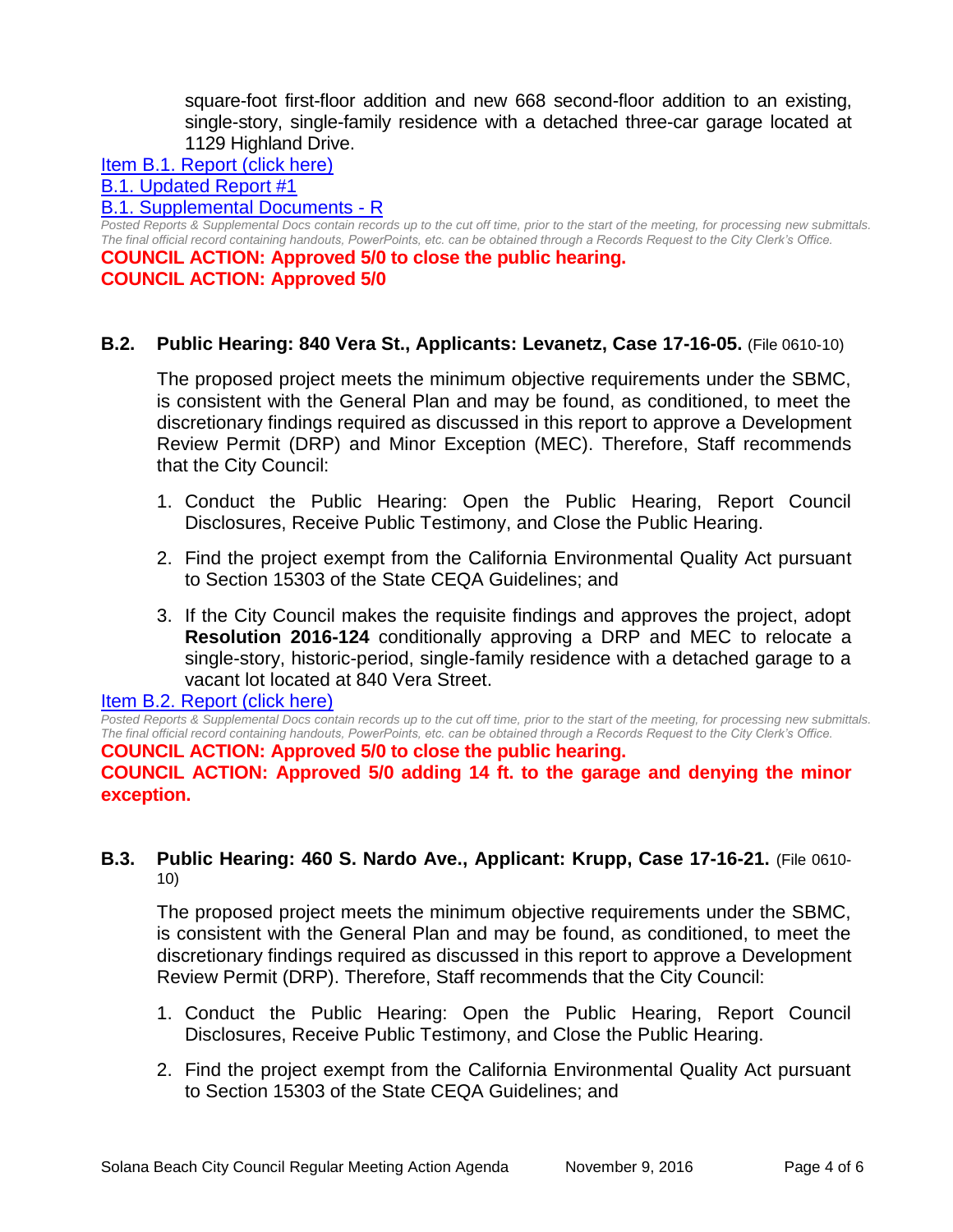3. If the City Council makes the requisite findings and approves the project, adopt **Resolution 2016-126** conditionally approving a DRP to construct a new, singlestory, single-family residence with an attached, two-car garage and an attached, Accessory Living Unit (ALU) at 460 South Nardo Avenue.

## [Item B.3. Report \(click here\) -](https://solanabeach.govoffice3.com/vertical/Sites/%7B840804C2-F869-4904-9AE3-720581350CE7%7D/uploads/Item_B.3._Report_(click_here)_-_11-9-16_-_R.pdf) R

*Posted Reports & Supplemental Docs contain records up to the cut off time, prior to the start of the meeting, for processing new submittals. The final official record containing handouts, PowerPoints, etc. can be obtained through a Records Request to the City Clerk's Office.* **COUNCIL ACTION: Approved 5/0 to continue the item to a date certain of December 14, 2016.** 

# **C. STAFF REPORTS**: (C.1. - C.3.)

*Submit speaker slips to the City Clerk.*

## **C.1. Lomas Santa Fe Corridor Feasibility Study Agreement.** (File 0820-75)

Recommendation: That the City Council

1. Adopt **Resolution 2016-127** authorizing the City Manager to sign an agreement with STC Traffic, Inc. for the Lomas Santa Fe Corridor Feasibility Study.

[Item C.1. Report \(click here\)](https://solanabeach.govoffice3.com/vertical/Sites/%7B840804C2-F869-4904-9AE3-720581350CE7%7D/uploads/Item_C.1._Report_(click_here)_-_11-9-16.PDF) [C.1. Updated Report #1](https://solanabeach.govoffice3.com/vertical/Sites/%7B840804C2-F869-4904-9AE3-720581350CE7%7D/uploads/C.1._Updated_Report__1_-_11-09-16.pdf)

*Posted Reports & Supplemental Docs contain records up to the cut off time, prior to the start of the meeting, for processing new submittals. The final official record containing handouts, PowerPoints, etc. can be obtained through a Records Request to the City Clerk's Office.* **COUNCIL ACTION: Approved 5/0**

**C.2. Adopt (2nd Reading) Ordinance 471 – Building and Fire Code Updates.** (File 0800-90)

Recommendation: That the City Council

#### 1. Adopt **Ordinance 471** amending Title 15 of the Solana Beach Municipal Code. [Item C.2. Report \(click here\)](https://solanabeach.govoffice3.com/vertical/Sites/%7B840804C2-F869-4904-9AE3-720581350CE7%7D/uploads/Item_C.2._Report_(click_here)_-_11-9-16.PDF)

*Posted Reports & Supplemental Docs contain records up to the cut off time, prior to the start of the meeting, for processing new submittals. The final official record containing handouts, PowerPoints, etc. can be obtained through a Records Request to the City Clerk's Office.* **COUNCIL ACTION: Approved 5/0**

# **C.3. Adopt (2nd Reading) Ordinance 470 – Providing Regulations Concerning Accessory Dwelling Units in Residential Zones.** (File 0610-10)

Recommendation: That the City Council

#### 1. Adopt **Ordinance 470** regulating the development of accessory dwelling units.

[Item C.3. Report \(click here\)](https://solanabeach.govoffice3.com/vertical/Sites/%7B840804C2-F869-4904-9AE3-720581350CE7%7D/uploads/Item_C.3._Report_(click_here)_-_11-9-16.PDF)

*Posted Reports & Supplemental Docs contain records up to the cut off time, prior to the start of the meeting, for processing new submittals. The final official record containing handouts, PowerPoints, etc. can be obtained through a Records Request to the City Clerk's Office.* **COUNCIL ACTION: Approved 5/0**

#### **COMPENSATION & REIMBURSEMENT DISCLOSURE:** None

GC: Article 2.3. Compensation: 53232.3. (a) Reimbursable expenses shall include, but not be limited to, meals, lodging, and travel. 53232.3 (d) Members of a legislative body shall provide brief